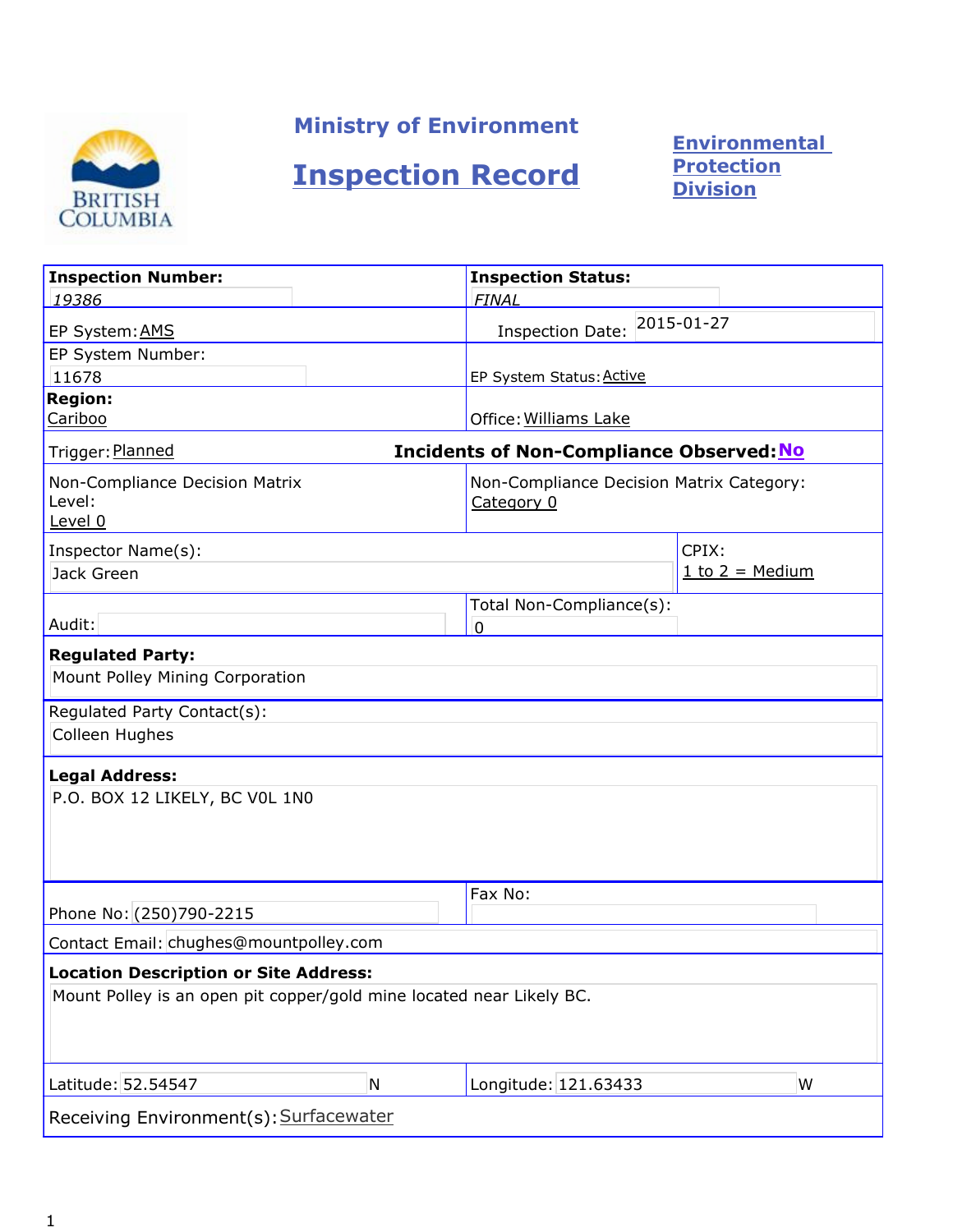# **Summary**

| <b>MONITORING AND REPORTING REQUIREMENTS</b>                                                                                                                                                                                                                                                                                                                                                                                                                                                                                                                                                                                                                                          |                                                                                                                                                                                                                                                                                                                                                                                                                                                                                                                                                                                                                                                                                                                                                                                                                                                                                                                                                                                                                                                                                                                                                                                                          |
|---------------------------------------------------------------------------------------------------------------------------------------------------------------------------------------------------------------------------------------------------------------------------------------------------------------------------------------------------------------------------------------------------------------------------------------------------------------------------------------------------------------------------------------------------------------------------------------------------------------------------------------------------------------------------------------|----------------------------------------------------------------------------------------------------------------------------------------------------------------------------------------------------------------------------------------------------------------------------------------------------------------------------------------------------------------------------------------------------------------------------------------------------------------------------------------------------------------------------------------------------------------------------------------------------------------------------------------------------------------------------------------------------------------------------------------------------------------------------------------------------------------------------------------------------------------------------------------------------------------------------------------------------------------------------------------------------------------------------------------------------------------------------------------------------------------------------------------------------------------------------------------------------------|
| <b>Inspection Period:</b><br>To: $2015 - 01 - 27$<br><b>From:</b> $2015 - 01 - 27$                                                                                                                                                                                                                                                                                                                                                                                                                                                                                                                                                                                                    |                                                                                                                                                                                                                                                                                                                                                                                                                                                                                                                                                                                                                                                                                                                                                                                                                                                                                                                                                                                                                                                                                                                                                                                                          |
| <b>Requirement Source:</b><br>Permit                                                                                                                                                                                                                                                                                                                                                                                                                                                                                                                                                                                                                                                  |                                                                                                                                                                                                                                                                                                                                                                                                                                                                                                                                                                                                                                                                                                                                                                                                                                                                                                                                                                                                                                                                                                                                                                                                          |
| Activity: On Site                                                                                                                                                                                                                                                                                                                                                                                                                                                                                                                                                                                                                                                                     | Waste Type: Effluent                                                                                                                                                                                                                                                                                                                                                                                                                                                                                                                                                                                                                                                                                                                                                                                                                                                                                                                                                                                                                                                                                                                                                                                     |
| <b>Inspection Summary:</b>                                                                                                                                                                                                                                                                                                                                                                                                                                                                                                                                                                                                                                                            | <b>Response:</b>                                                                                                                                                                                                                                                                                                                                                                                                                                                                                                                                                                                                                                                                                                                                                                                                                                                                                                                                                                                                                                                                                                                                                                                         |
| Mclean Donohoe of MPMC and Steve Rothman of MEM.<br>been above freezing for a few days. The weather was generally cloudy with<br>occasional rain.<br>Creek. These had only been operational for approximately 1 week and Edney<br>Creek had been diverted through them while construction of a permanent<br>turbidity. The outflow from the ponds at the time appeared to be high in<br>NTU. Samples were taken by Mclean and Chris just below the ponds.<br>At the breach site construction of the finger drains was underway.<br>Sump was well above 1 metre. The Till Borrow Pit was virtually empty, this<br>to handle increased flows.<br>result of snow melt and precipitation. | Notice<br>Site inspection with Chris Swan (Bio - MOE), Carla Grimson (Water Tech - MOE),<br>Allyssa Boivin (Water Tech - MOE), accompanied on site by Colleen Hughes and<br>There was approximately 1 foot of snow on the ground and the temperature had<br>The site visit included looking at the settling ponds at the lower end of Hazeltine<br>channel was underway alongside the ponds. A data logger has been installed at<br>the outlet of the settling ponds to monitoring temperature, pH, conductivity and<br>sediment, possibly due to the high flow rate from Edney Creek and loose material<br>within the newly constructed ponds. Turbidity at this point was measured at 28<br>There are a series of 3 sumps within the tailings impoundment which eventually<br>feed into the Central Collection Sump, along with drainage from the Long Ditch<br>and West Ditch. From here, water is pumped up to a booster station, then up to<br>the Springer Pit. At the time of the visit the freeboard in the Central Collection<br>provides back up storage capacity should the Central Collection Sump be unable<br>There was no discharge to Hazeltine Creek. The flow in Hazeltine Creek was a |
| outlet from Polley Lake to Hazeltine Creek.                                                                                                                                                                                                                                                                                                                                                                                                                                                                                                                                                                                                                                           | Also looked a the construction of the China Ditch channel which will be the new                                                                                                                                                                                                                                                                                                                                                                                                                                                                                                                                                                                                                                                                                                                                                                                                                                                                                                                                                                                                                                                                                                                          |
| ACTIONS REQUIRED BY REGULATED PARTY:                                                                                                                                                                                                                                                                                                                                                                                                                                                                                                                                                                                                                                                  |                                                                                                                                                                                                                                                                                                                                                                                                                                                                                                                                                                                                                                                                                                                                                                                                                                                                                                                                                                                                                                                                                                                                                                                                          |
| None                                                                                                                                                                                                                                                                                                                                                                                                                                                                                                                                                                                                                                                                                  |                                                                                                                                                                                                                                                                                                                                                                                                                                                                                                                                                                                                                                                                                                                                                                                                                                                                                                                                                                                                                                                                                                                                                                                                          |
|                                                                                                                                                                                                                                                                                                                                                                                                                                                                                                                                                                                                                                                                                       |                                                                                                                                                                                                                                                                                                                                                                                                                                                                                                                                                                                                                                                                                                                                                                                                                                                                                                                                                                                                                                                                                                                                                                                                          |
|                                                                                                                                                                                                                                                                                                                                                                                                                                                                                                                                                                                                                                                                                       |                                                                                                                                                                                                                                                                                                                                                                                                                                                                                                                                                                                                                                                                                                                                                                                                                                                                                                                                                                                                                                                                                                                                                                                                          |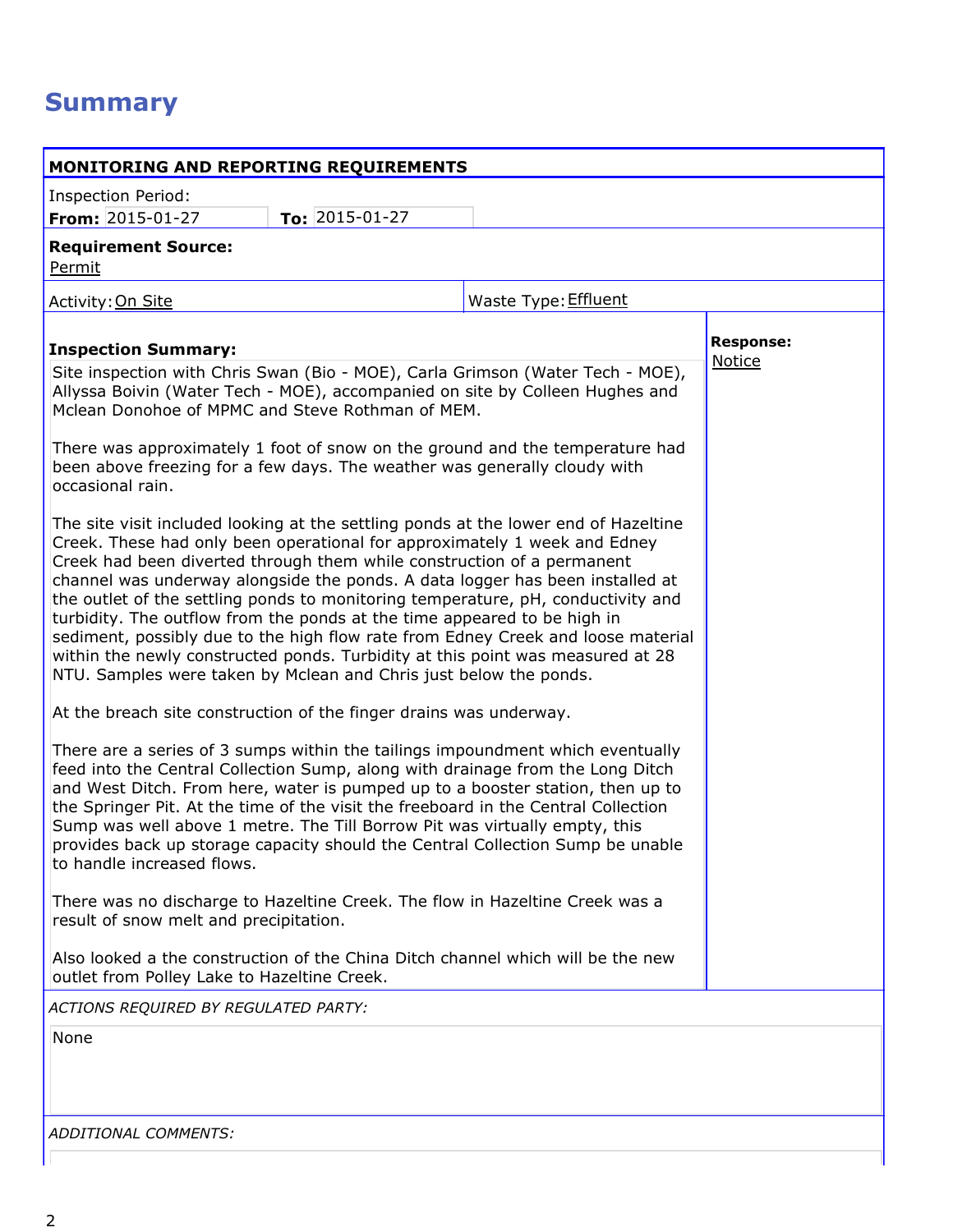| <b>Compliance Summary</b> | In | <b>Out</b> | N/A | N/D |
|---------------------------|----|------------|-----|-----|
|                           | -  |            | . . |     |

# Inspection Details

## **Requirement Type: Operations**

## Requirement Description:

2.1 Maintenance of Works and Emergency Procedures

The Permittee must inspect the pollution control works regularly and maintain them in good working order. In the event of an emergency or condition beyond the control of the Permittee which prevents continuing operation of the approved method of pollution control or which impairs the operation of approved works, the Permittee must notify Environmental Protection:

a) By telephone (250-398-4530) if the condition occurs between the hours of 08:00 and 16:30, Monday to Friday on normal working days; and, b) by facsimile transmission (250-398-4214) if the condition occurs at any other time.

All such reports must be received within 24 hours of detection of the occurrence.

In addition, emergencies involving spills to the environment (as defined in the Spill Reporting Regulation) must be reported immediately to the Provincial Emergency Program (1-800-663-3456).

#### Details/Findings:

Approximately 100m below the Gavin Lake Bridge we met Joe (Environmental Monitor) who was in the process of inspecting the pollution control works along Hazeltine Creek (silt fences, straw bales etc\_)

## Compliance: In

## **Requirement Type: Operations**

#### Requirement Description:

2.4.5 Sedimentation of watercourses must be prevented during construction and operation of any mine structures or facilities. The Director may specify and require implementation of measures to prevent sedimentation of watercourses caused by construction or operational activity at the site.

#### Details/Findings:

Edney Creek was diverted into the seepage collection ponds while the new channel was under construction.

Compliance: In

| Were the following collected during inspection:                                   |  |  |  |  |
|-----------------------------------------------------------------------------------|--|--|--|--|
| <b>EMS Number</b>                                                                 |  |  |  |  |
| Other (please specify)                                                            |  |  |  |  |
|                                                                                   |  |  |  |  |
| Is the Inspection related to an EA Project? $\Box$ EA Project Certificate Number: |  |  |  |  |
|                                                                                   |  |  |  |  |